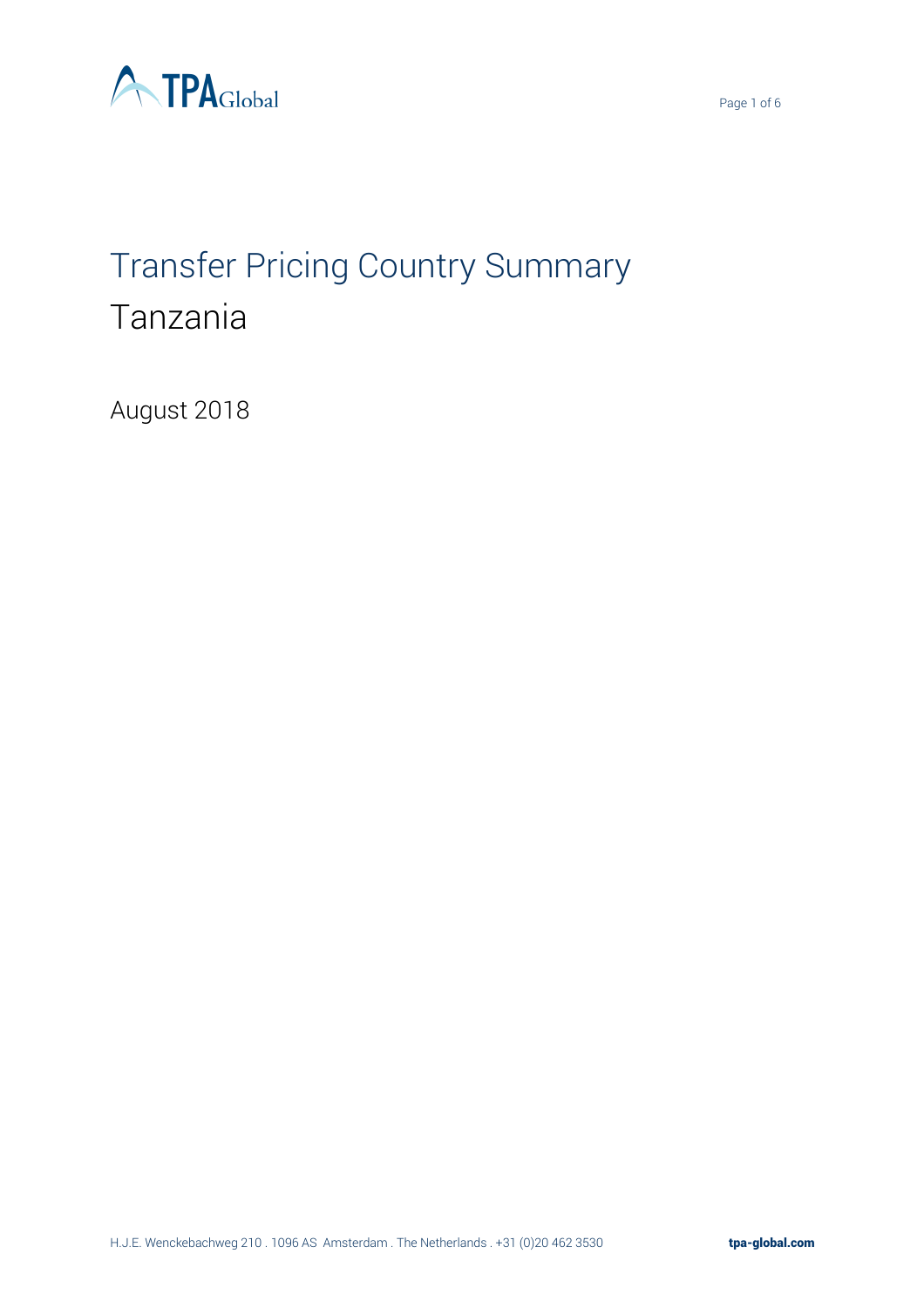

## Legislation

#### Existence of Transfer Pricing Laws/Guidelines

Section 33 of the Income Tax Act, Chapter 332 ("The Act") sets out Tanzanian transfer pricing legislation. In addition to section 33, specific transfer pricing regulations were introduced by virtue of section 129 of the Act, which took effect 7 February 2014 ("The Regulations").

The Regulations, which to a large degree are consistent with the OECD Transfer Pricing Guidelines and the UN Transfer Pricing Manual, apply to controlled transactions, where a person who is a party to the transaction is located in, and is subject to tax in the United Republic of Tanzania ("Tanzania") and the other person who is a party to the transaction is located in or outside Tanzania. A "controlled transaction" is defined as a transaction between associates.

By virtue of Section 4 of the Regulations, where a person has entered into a transaction or series of transactions to which the Regulations applies (i.e. transactions entered into between associates), the income and expenditures resulting from the transactions between related parties needs to be determined in a manner which is consistent with the arm's length principle. Accordingly, where a person fails to ensure that the income and expenditures resulting from the above mentioned transaction(s) are determined in a manner which is consistent with the arm's length principle, the Commissioner of the Tanzania Revenue Authority ("TRA") ("Commissioner") may employ the necessary adjustments to ensure that the income and expenditures resulting from the transactions are consistent with the arm's length principle. The Commissioner's authority in this regard includes re-characterizing the source and type of income or loss and apportioning or allocating the expenditure.

The Regulations also provides for a certain hierarchy of methods, stating that the traditional transaction methods should first be applied. However, the Regulation further provides that, notwithstanding the hierarchy, a person shall apply the most appropriate method, having regard to the nature of the transaction, persons involved or functions performed by the persons involved.

Additional guidance is provided in respect of the application of the arm's length principle in the context of intra-group services, intangible property and intra-group financing in Section 10 of the Regulations, as well a requirement to prepare contemporaneous transfer pricing documentation (including guidance on the expected content of such documentation) in section 7 of the Regulations.

The Regulations also provide for the imposition of strict penalties for non-compliance.

#### Definition of Related Parties

The Regulations apply to "controlled transactions". A "controlled transaction" is defined as a transaction between "Associates". An "Associate" is in turn defined in the Act; in relation to a person, this means another person where the relationship between the two is, *inter alia*, that of an entity and a person who: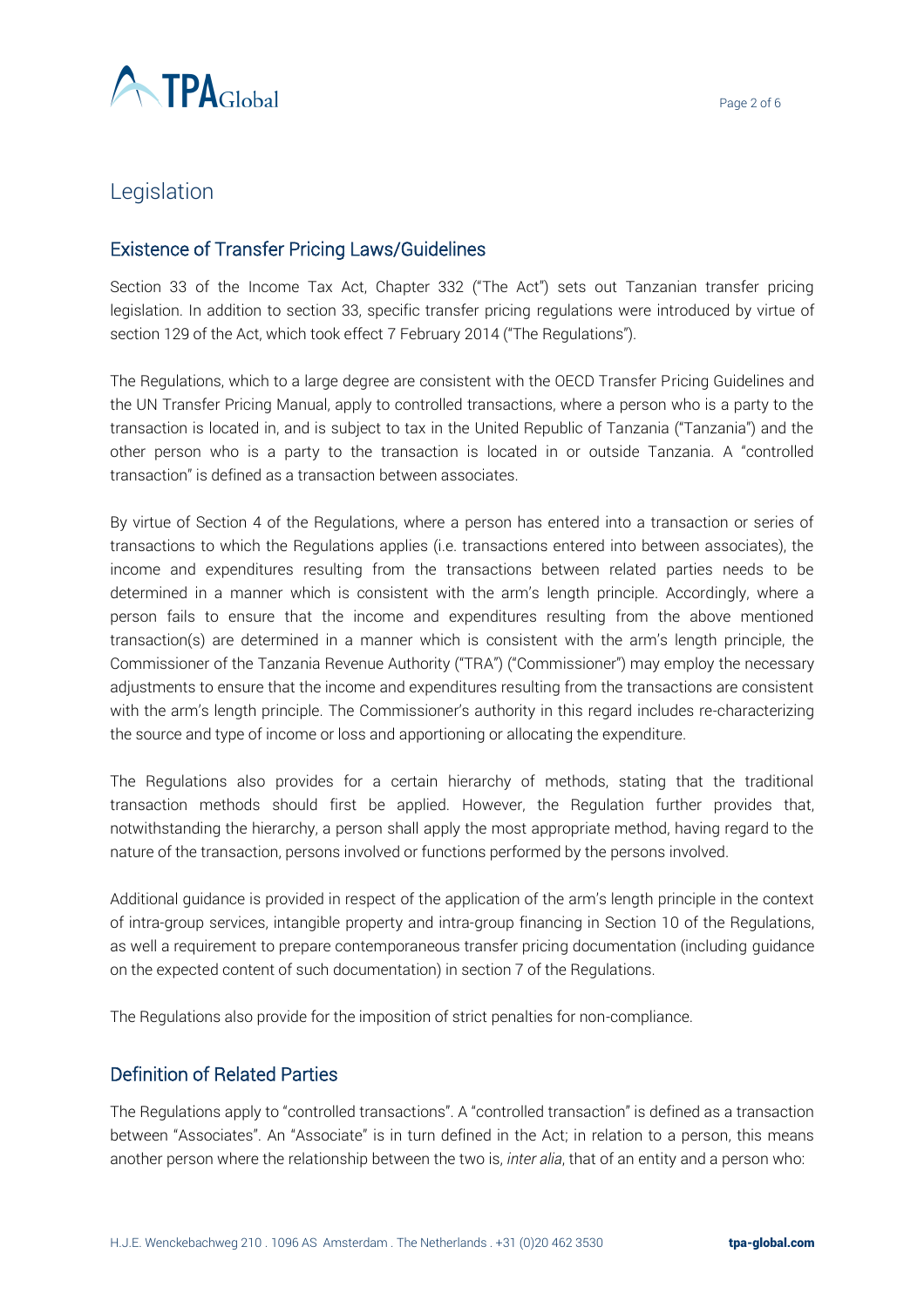

- (a) Either alone or together with an associate or associates under another application of this definition; and
- (b) Whether directly or through one or more interposed entities, controls or may benefit from 50 percent or more of the rights to income or capital or voting power of the entity; or

In summary, in order for the Regulations to apply, the relationship threshold for connected transactions includes:

- − 50% or more of the rights to income or capital or voting power of the other entity, whether directly or indirectly;
- − Partners in the same partnership, unless the Commissioner is satisfied that it is not reasonable to expect that either person will act in accordance with the intentions of the other; and,
- − In other cases, such that one may reasonably be expected to act in accordance with the intentions of the other, other than as employee.

Branches or permanent establishments ("PE") are also characterized as 'Associates' of the entity they form a part of.

#### Transfer Pricing Scrutiny

Special considerations apply with regard to intra-group services, intangible properties and to intragroup financing. For intra-group services, the TRA requires proof that the services were actually provided by the non-resident party and conferred an economic benefit or commercial value to the recipient, as well as documentation proving that charge for the intra-group services is justifiable and at arm's length. Where the TRA is dissatisfied with the proof, it may re-allocate the excess payment as taxable profit to the local company and tax it accordingly. In line with the OECD Transfer Pricing Guidelines, the Regulations provides that intra-group services shall be disregarded if it involves shareholder activities, duplicative services, services that provide incidental services or any other service deemed inappropriate by the Commissioner.

#### Transfer Pricing Penalties

By virtue of Section 98 – 103 of the Act, the TRA has discretionary powers to penalize non-compliant taxpayers, which includes non-compliance on transfer pricing matters.

Entities that are non-compliant with the arm's length principle are considered committing an offence and are liable to a penalty equal to 100% of the underpayment of the tax. Furthermore, non-compliance with the documentation requirements is seen as an offence and is liable on conviction to imprisonment for at least 6 (six) months or to a fine of at least TZS 50 million or both.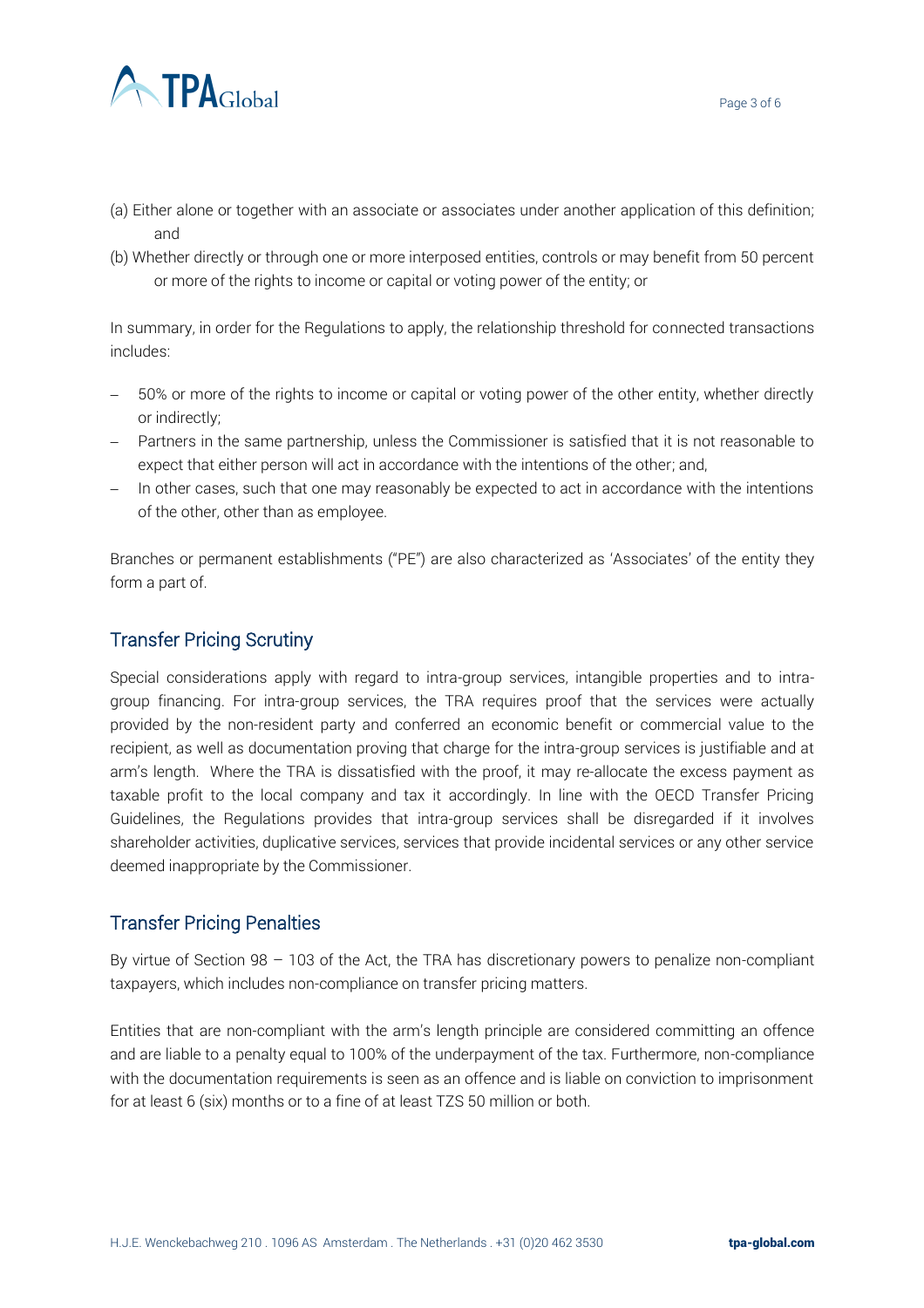

### Advance Pricing Agreement ("APA")

Section 12 of the Regulations provides for the conclusion of APAs in order to establish an appropriate set of criteria for determining whether the person complied with the arm's length principle. A taxpayer's request for the conclusion of an APA is accompanied by:

- a description of the person's activities, controlled transactions and the proposed scope and duration of the APA;
- a proposal for the determination of the transfer prices for the transactions to be covered by the APA, setting out comparability factors, the selection of the most appropriate transfer pricing method and the critical assumptions as to future events, under which the determination is proposed;
- the identification of any other countries that the taxpayer wishes to participate in the APA; and
- Any other information, which the Commissioner may require as specified in a practice note on transfer pricing.

The Commissioner shall accept, reject or modify the APA request proposal. If accepted or modified, the APA shall apply to the controlled transactions specified in the agreement at a date clearly indicating the years of income for which the agreement applies. Once an APA is accepted, it will be in force for a period of maximum 5 years. Unilateral, bilateral and multilateral APA agreements are available.

#### Safe Harbors

By virtue of Section 12 of the Income tax Act of 2004 as amended by the Finance Act 2010, Tanzania applies a thin capitalization rule based on a 7:3 debt-to-equity ratio.

## Documentation And Disclosure Requirements

#### Tax Return Disclosures

Contemporaneous Transfer Pricing Documentation with the content as outlined in section 7(2) of the Regulations needs to be prepared prior to the due date for filing the income tax return and kept by the taxpayer. This documentation is not to be submitted at the time of filling the income tax returns, but should be made available to the Commissioner within 30 days of request.

#### Level of Documentation

The level of documentation to be included in the Contemporaneous Transfer Pricing Documentation is outlined in section 7(2) of the Regulations and includes the following:

- − Organization structure, including the organization chart covering persons involved in a controlled transaction;
- − Nature of the business or industry and market conditions;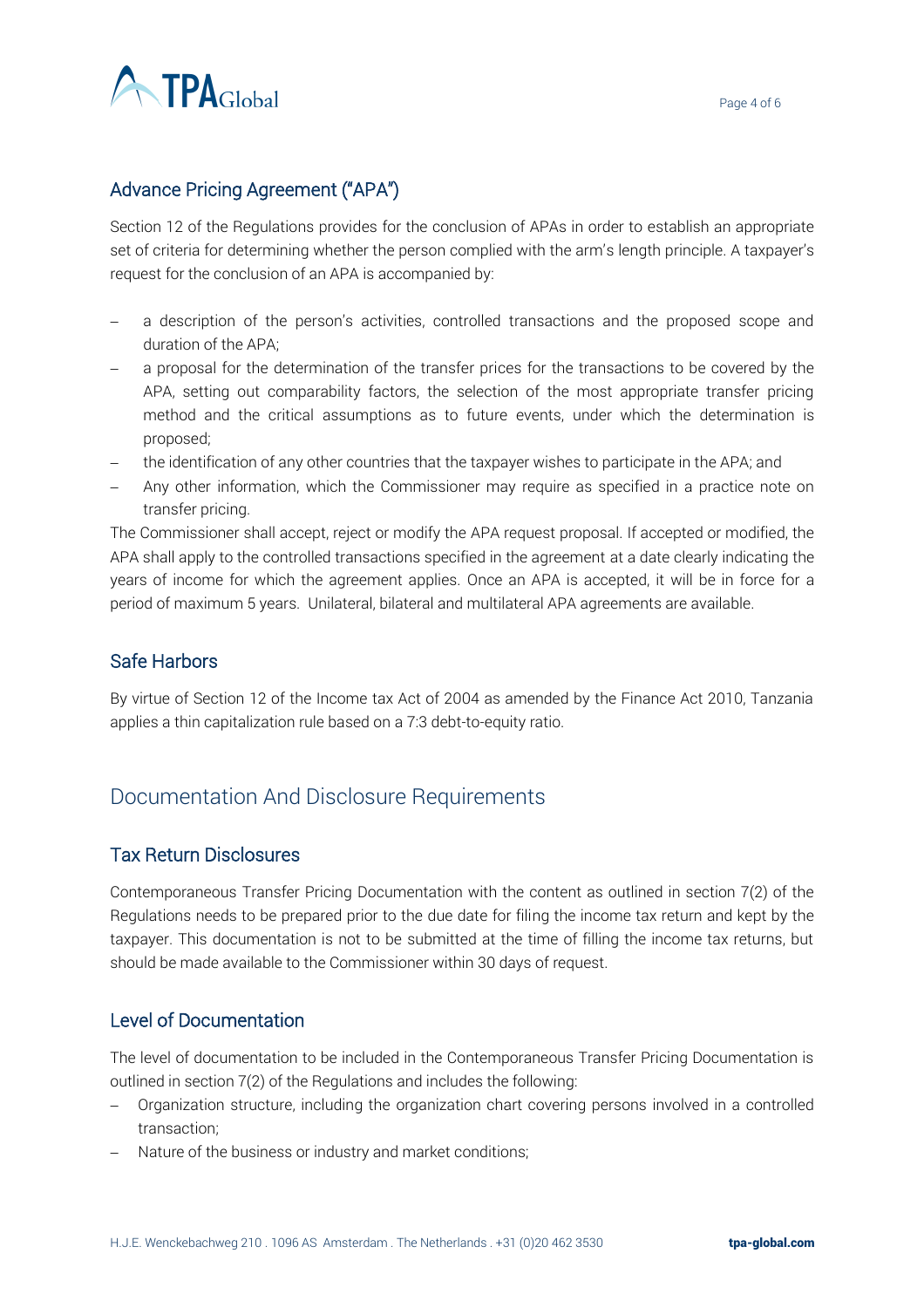



- − The controlled transactions;
- − strategies and assumptions regarding factors that influenced the setting of any pricing policy;
- − comparability, functional and risk analysis;
- − the selection of transfer pricing method;
- − the manner of application of the transfer pricing method;
- − documents that provide the foundation for or otherwise support or were referred to in developing the transfer pricing analysis;
- − index to document; and
- − Any other information, data or document considered relevant by the Commissioner.

#### Record Keeping

Taxpayers need to retain the necessary documents to enable accurate determination of tax returns or any other documents as prescribed by the Commissioner for at least 5 years from the end of the relevant income tax year.

#### Language of Documentation

The language for Contemporaneous Transfer Pricing Documentation needs to be one of the official languages of Tanzania. The official languages of Tanzania are the English language and Kiswahili. If not in one of these languages, the Commissioner may require a sworn translation of the documents.

#### Small and Medium Sized Enterprises (SMEs)

There is no specific transfer pricing provision or relief for small and medium sized enterprises in the Regulations.

#### Deadline to Prepare Documentation

By virtue of the Regulations, Contemporaneous Transfer Pricing Documentation should be in place prior to the due date for filling the income tax return for that year. A taxpayer must file a final tax return to the TRA within 6 months after the end of each tax year. The taxpayer must file return in the period between 1 January and 30 June.

#### Deadline to Submit Documentation

Adequate and complete Transfer Pricing Documentation must be submitted within 30 days from the date of the Commissioner's request.